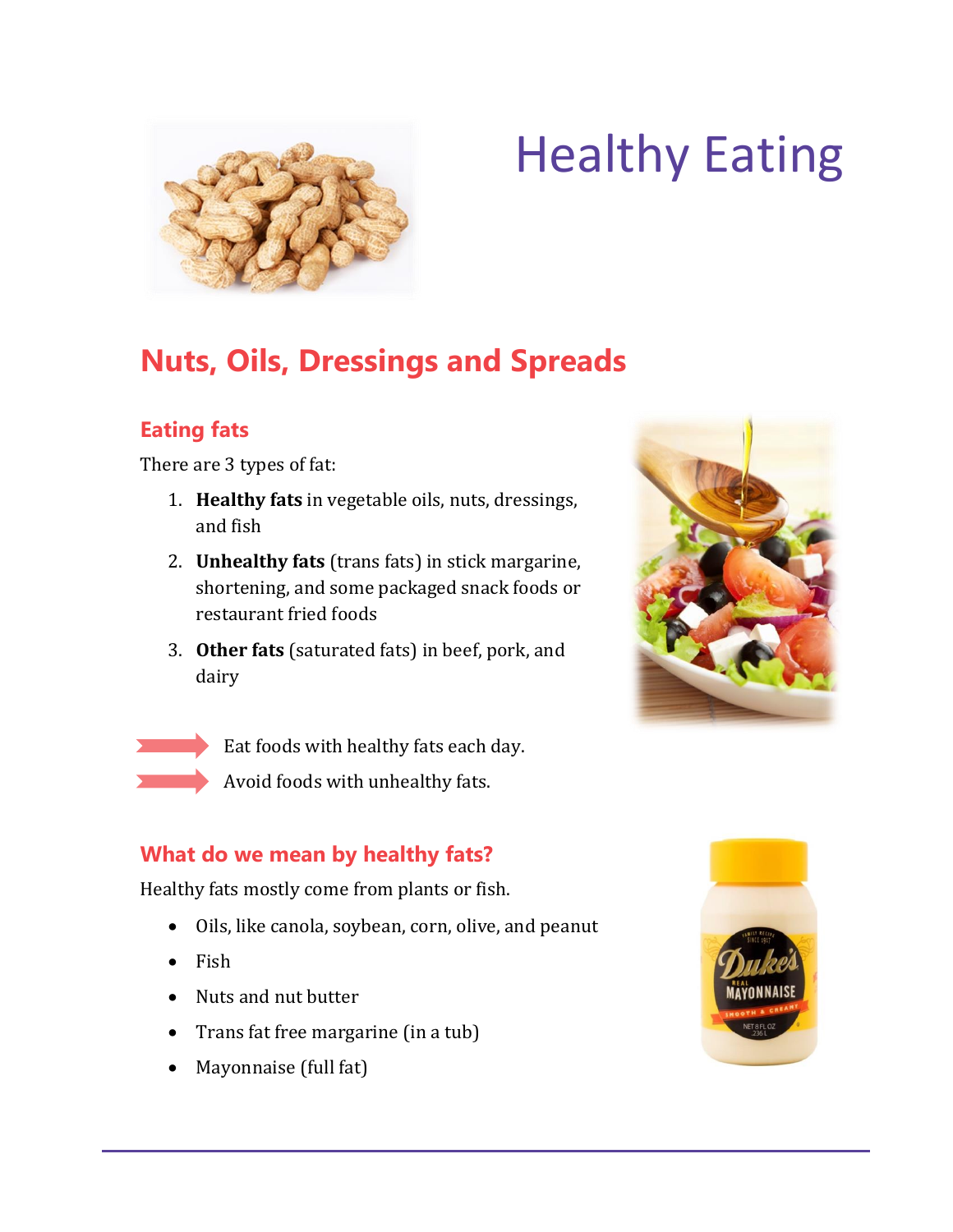#### **How much healthy fat should I eat?**

Each day, eat 2-6 servings of foods that are high in healthy fats.



#### **What do we mean by unhealthy fats?**

Unhealthy fats also are called trans fats. Trans fats can cause heart disease. You find them in:

- Stick margarine
- Most shortening
- Some packaged snack foods
- Some restaurant fried foods

#### **How much unhealthy trans fat can I eat?**

- Eat as little trans fat as possible.
- Read food labels. Avoid foods that have "partially hydrogenated" or "hydrogenated" oil.

#### **What about fats in meat and dairy?**

Avoid processed meats like bacon, sausage, hot dogs, bologna, and deli meat. They may increase risk of heart disease and cancer. Eat other meat and dairy foods in moderation.



#### **Summary**

- Eat healthy fats every day.
- Make a plan to get rid of all trans fats!
- Trans fats are mostly found in stick margarine, shortening, snack foods, and cooking oils used in restaurants.